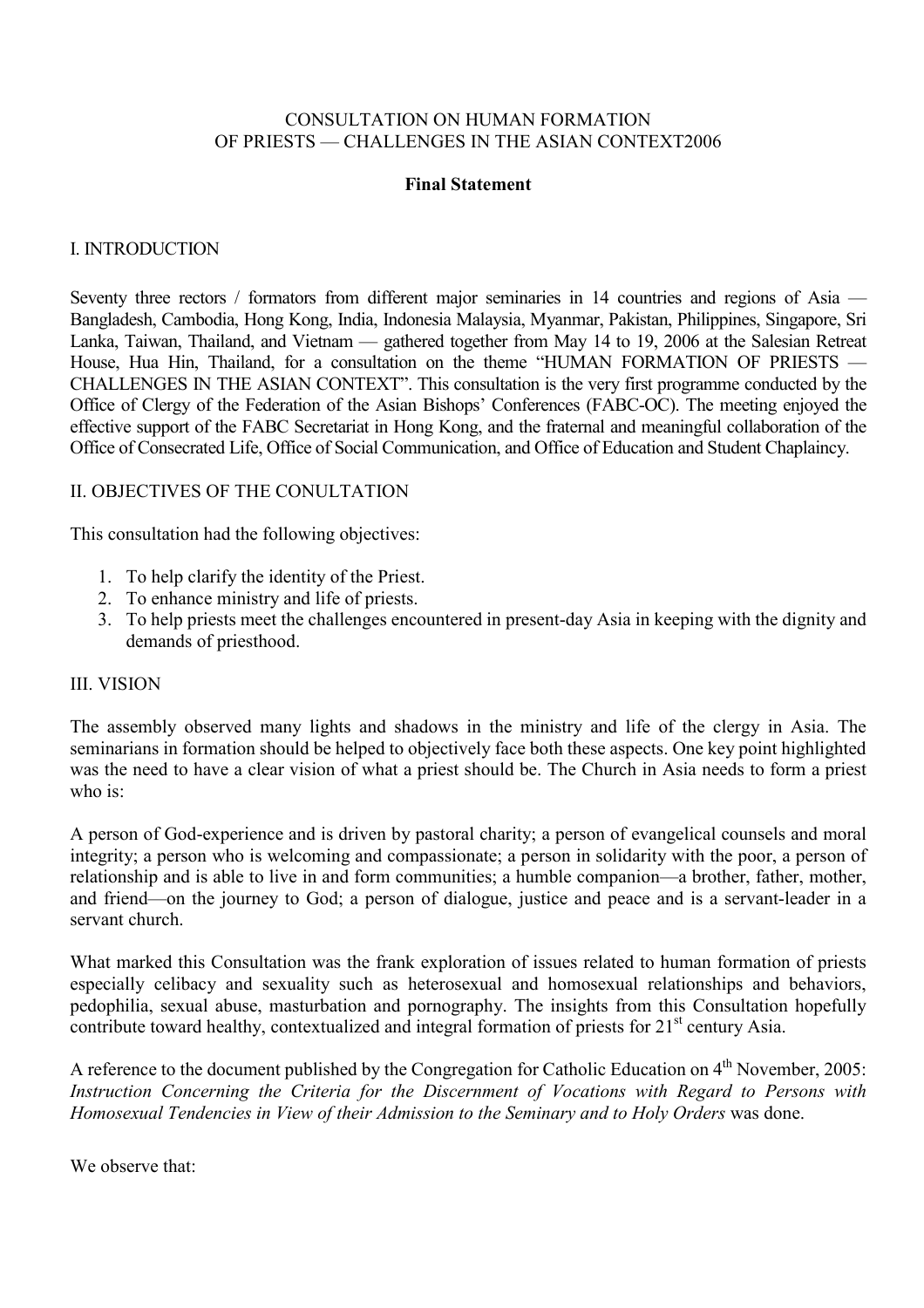Generally in Asia God has blessed the Church with an embarrassment of riches in regard to vocations to priestly and religious life. Seminaries and religious houses of formation do not lack candidates. Our priests are well educated, above the average population. They have a reasonably adequate spiritual formation. Our seminaries have well qualified professors to teach philosophy and theology. Seminaries have a number of spiritual directors, though not all of them are sufficiently trained.

Current formation programmes in seminaries are not sufficiently holistic. While importance is given to the intellectual formation of seminarians, attention given to human and spiritual formation is inadequate. Lack of formation in handling emotions, loneliness and frustration, and healing from hurts often leads to unhealthy relationships and addictions. Over protective and controlled environment of the seminary prevents seminarians from making responsible choices based on inner convictions.

The onslaughts of secularism, materialism, and relativism, some features of the merging global culture as well as conflicts arising from the plurality of cultures within the formation environment, rise of religious fundamentalism—all these are undermining and confusing the value systems of our seminarians. Lack of contact with people, especially the poor, prevents seminarians from really knowing their situation and growing in solidarity with them. Proper accompaniment of seminarians, especially during conflicts related to close relationships with women is inadequate. There is a growing tendency among some seminarians and priests to opt for a comfortable and easy-going lifestyle.

The life style of some formators as well as some of the priests they encounter during their pastoral ministry and during holidays seem to influence seminarians negatively, often providing a different image of the priesthood than the one they are taught in the seminary. Dysfunctional family backgrounds of some seminarians negatively affect the formation process.

Generally lifestyle of priests is simple, often even austere. In their ministry priests reach out to the margins of society, even to remote and normally inaccessible villages. Priests in general exhibit a particular closeness to and solidarity with the poor. Generally priests get along well with their fellow priests and exhibit, at least with their ordination group, spiritual bonding and solidarity. Priests in general strive toward an ever deeper spirituality through prayer and ongoing formation through occasional seminars, regular retreats and recollections.

In Asian cultures, people usually do not like to reveal incidents and situations that present others in bad light. Hence the prevalence of misconduct, especially sexual, among seminarians and priests is not much known. There are incidents of sexual misconduct by seminarians and clergy. In some cases, legal action has been taken on offenders. Sometimes the mass media sensationalizes and exaggerates incidents of sexual misconduct by members of the clergy. Church in Asia is not effectively addressing the issue of clergy sexual misconduct with regard to both the victims and the offenders.

We are convinced that: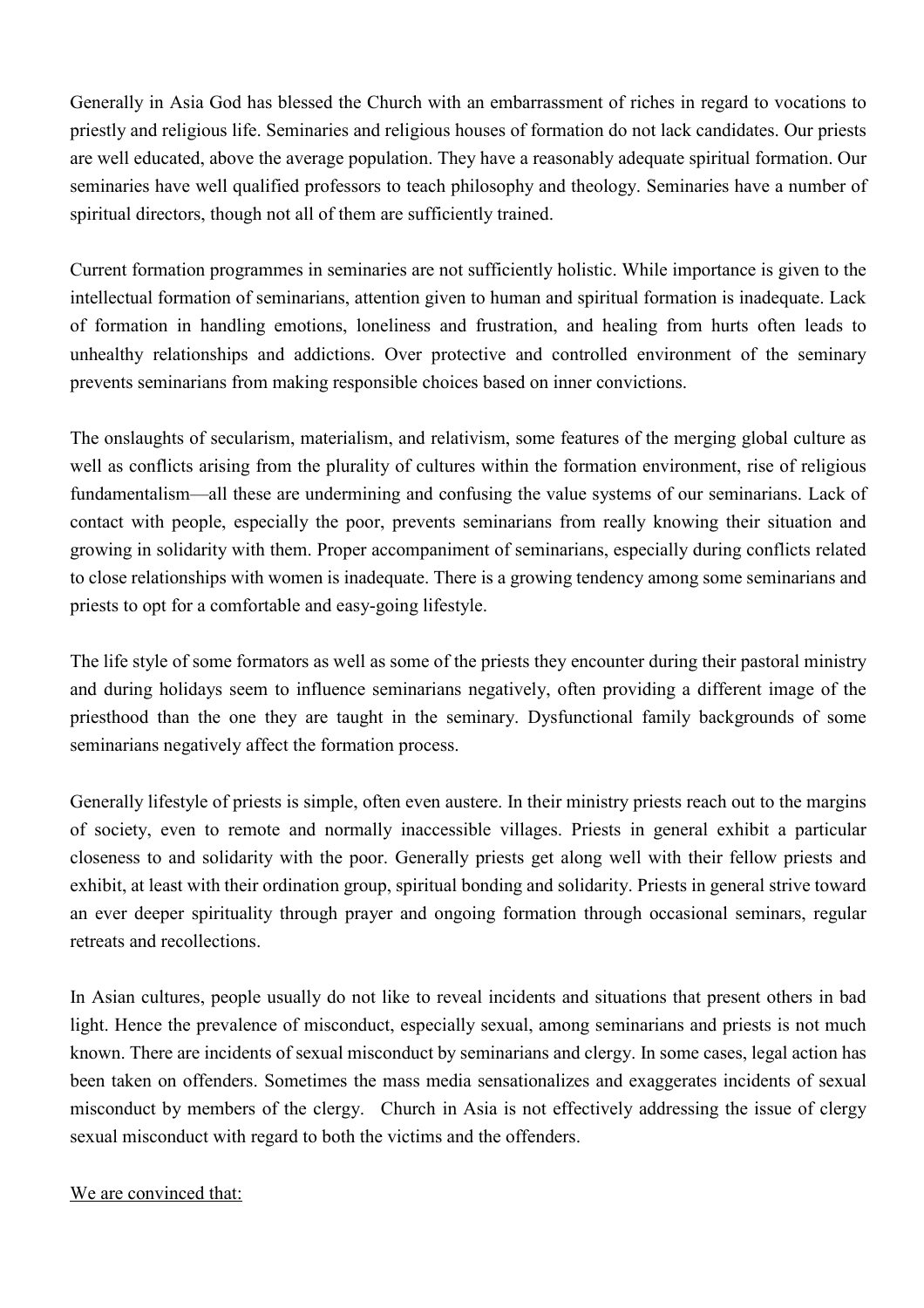Formation has to be holistic—human, intellectual, spiritual, and pastoral. It is to be directed toward forming priests whose life and motivations are centred on Jesus Christ. Human formation is fundamental to all other aspects of formation of the priest. The very ministry of the priest calls for human maturity. To be able to minister to God's people in today's multi-religious Asian context, priests have to be emotionally well-balanced persons.

Seminaries need to give more attention to the human formation of the seminarians than they currently do. To be able to form such priests, formators themselves have to be well-integrated human beings. The seminary environment has to be characterized by freedom, serenity, openness and rapport that foster trust, inner convictions and right motivation.

Criteria of human maturity are culturally conditioned. Human formation imparted in seminaries need to respect the diverse cultural criteria and expectations. It is important that simplicity of life is an essential characteristic to the life style of priests in the Asian context.

Sexual misconduct of priests separates them from the people they minister to, diminishes the effectiveness of their ministry and has serious repercussions on the moral authority of the Church. Seminaries need to be adequately equipped to provide adequate human formation with sufficient number of trained counselors and spiritual directors who are comfortable and competent in helping candidates who come to them especially with problems related to sexual and affective maturation and integrity.

# We recommend that:

Seminary formation gives priority to forming men of God characterized by deep interiority, human maturity and simplicity of life. A full year between philosophical and theological studies is especially devoted to facilitate this. Seminary training needs to foster a great sense of respect for all people, with a special insistence on gender sensitivity and equality.

Greater attention is given to recruitment of candidates with special attention given to family background. Clear guidelines are formulated, and help of qualified psychologists taken to screen candidates for actual or potential psychological disorders. Greater attention is given to the human, social and pastoral formation of the candidate so that seminary formation becomes more holistic.

There is better accompaniment of seminarians, through mentoring, counseling and spiritual direction. All seminaries have trained counselors and spiritual directors who besides being competent are also deeply spiritual and love their work. There is in the seminary an environment that fosters freedom, openness, trust and inner convictions.

Well balanced and guided exposure programmes that give seminarians real life experiences among people, especially the poor and marginalized, are carefully designed and implemented. Cultural factors are taken